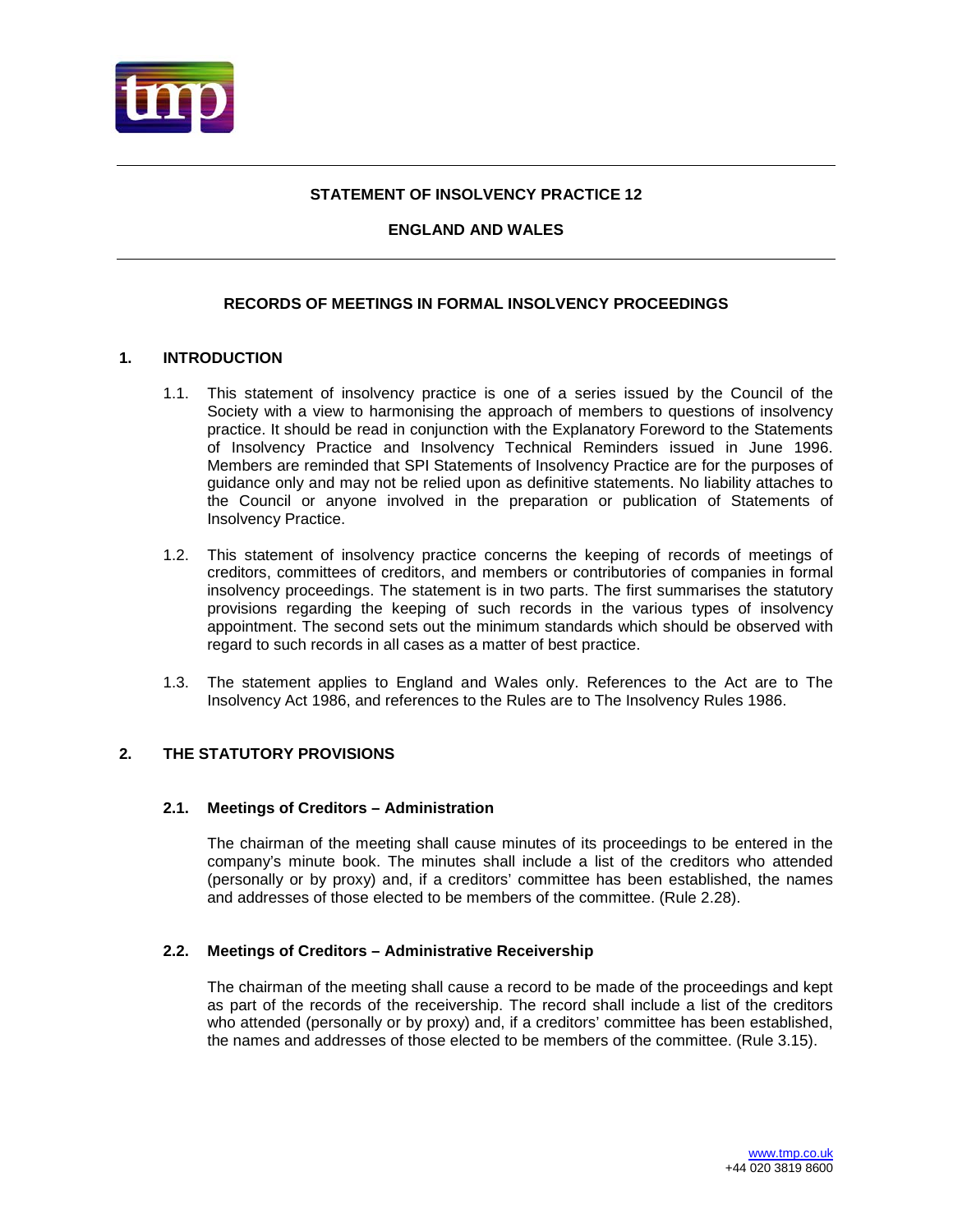

# **2.3. Meetings of Creditors and Contributories – Liquidation**

At any meeting of creditors or contributories the chairman shall cause minutes of the proceedings to be kept. The minutes shall be signed by him/her and retained as part of the records of the liquidation. The chairman shall also cause to be made up and kept a list of all the creditors or, as the case may be, contributories who attended the meeting. The minutes of the meeting shall include a record of every resolution passed. In the case of compulsory liquidations, it is the chairman's duty to see to it that particulars of all such resolutions, certified by him/her, are filed in Court not more than 21 days after the date of the meeting. (Rule 4.71).

## **2.4. Meetings of Creditors – Bankruptcy**

The chairman at any creditors' meeting shall cause minutes of the proceedings at the meeting, signed by him/her, to be retained by him/her as part of the records of the bankruptcy. He/she shall also cause to be made up and kept a list of all the creditors who attended the meeting. The minutes of the meeting shall include a record of every resolution passed. It is the chairman's duty to see to it that the particulars of all such resolutions, certified by him/her, are filed in Court not more than 21 days after the date of the meeting. (Rule 6.95).

### **2.5. Meetings of Creditors and Members – Voluntary Arrangements**

Where, in the case of a company, meetings of the company and its creditors are held under Section 3 of the Act, or, in the case of an individual, a meeting of creditors is held under Section 257 of the Act, a report of the meeting or meetings shall be prepared by the chairman. The report shall –

- state whether the proposal for a voluntary arrangement was approved or rejected, and, if approved with what (if any) modifications;
- set out the resolutions which were taken at the meetings, and the decision on each one;
- list the creditors and, in the case of a company, the members of the company, (with their respective values) who were present or represented at the meetings, and how they voted on each resolution; and
- include such further information (if any) as the chairman thinks it appropriate to make known to the Court.

### **2.6. Meetings of Committees of Creditors**

2.6.1. At all meetings of committees of creditors established under the Act every resolution passed shall be recorded in writing, either separately or as part of the minutes of the meeting. A record of each resolution shall be signed by the chairman and kept with the records of the proceedings (or, in the case of administrations, placed in the company's minute book). (Rules 2.42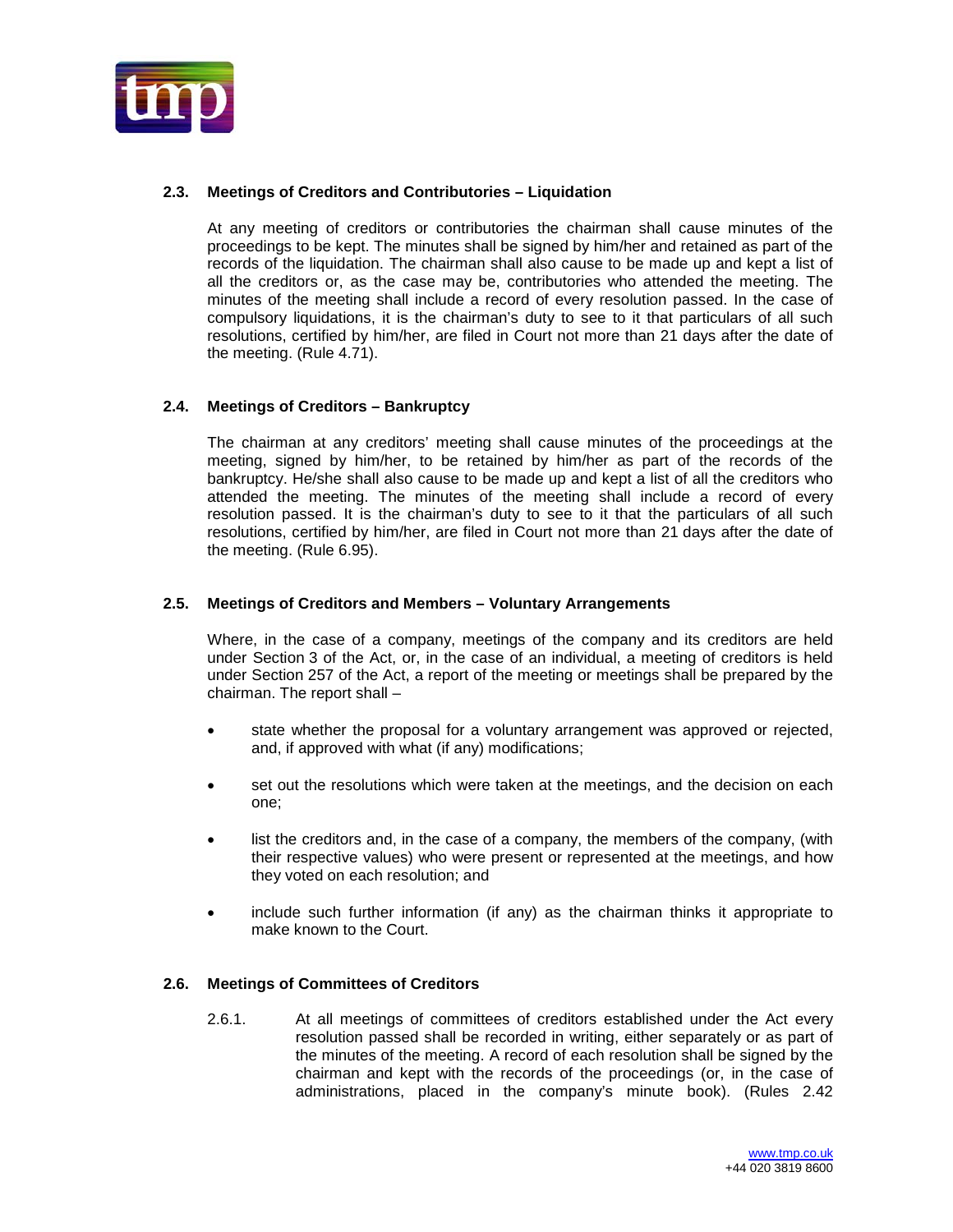

(administration); 3.26 (administrative receivership); 4.165 (compulsory liquidation); 4.166 (creditors' voluntary liquidation); 6.161 (bankruptcy)).

- 2.6.2. Where resolutions of the committee are taken by post, a copy of every resolution passed, and a note that the committees concurrence was obtained, shall be kept with the records of the proceedings (or, in the case of administrations, placed in the company's minute book). (Rules 2.43 (administration); 3.27 (administrative receivership); 4.167 (liquidation); 6.162 (bankruptcy)).
- 2.6.3. The Act contains no provisions for the establishment of committees in voluntary arrangements, but the terms of a proposal may provide for the establishment of a committee and may lay down procedures for keeping a record of its proceedings.

### **2.7. Minutes as Evidence of Proceedings**

A minute of proceedings at a meeting of creditors, or the members or contributories of a company, held under the Act or Rules, signed by a person describing him/herself as or appearing to be the chairman of the meeting, is admissible in insolvency proceedings without written proof. The minute is prima facie evidence that:

- The meeting was duly convened and held,
- All resolutions passed at the meeting were duly passed, and
- All proceedings at the meeting duly took place

### **3. BEST PRACTICE**

(Rule 12.5)

- 3.1. Records should be kept of all meetings of creditors, committees of creditors, or members or contributories of companies, held under the Act or Rules or under provisions contained in a voluntary arrangement approved by the creditors. The record should include, as a minimum, the following information:
	- The title of the proceedings
	- The date, time and venue of the meeting
	- The name and description of the chairman and any other person involved in the conduct of the meeting
	- A list, either incorporated into the report or appended to it, of the creditors, members or contributories attending or represented at the meeting
	- The name of any officer or former officer of the company attending the meeting if not attending in one of the above capacities